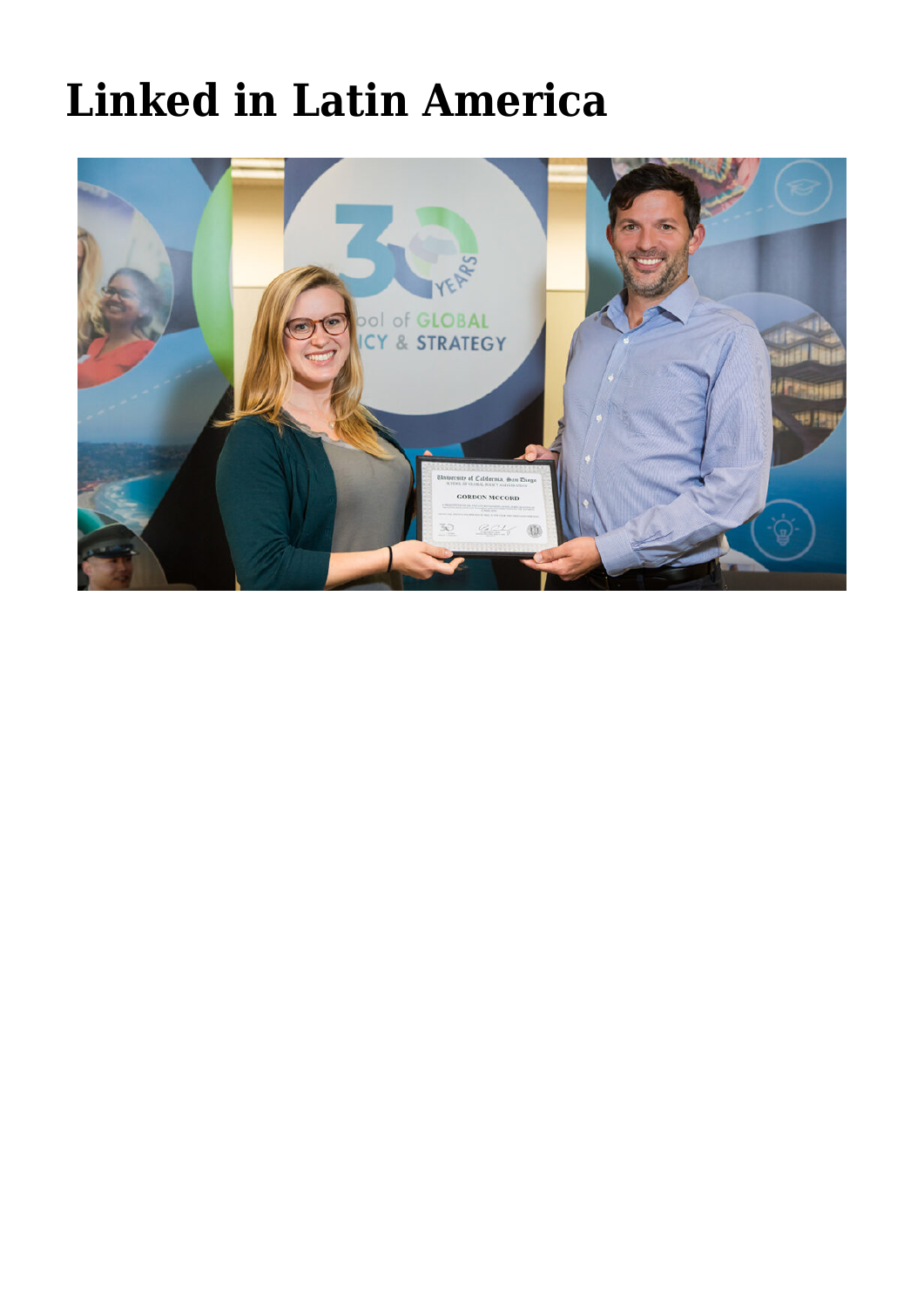

## **Under the leadership of Assistant Professor Gordon McCord, GPS bolsters its Latin American connections with a second student exchange program in Chile**

By Sarah Pfledderer | GPS News

Deepening its links in Latin America, the UC San Diego School of Global Policy and Strategy (GPS) minted a new memorandum of understanding (MOU) for student exchanges with [Universidad de Chile — Instituto de Estudios](http://www.iei.uchile.cl/) [Internacionales](http://www.iei.uchile.cl/) (IEI).

Among the oldest postgraduate centers in Latin America, IEI emphasizes interdisciplinary analysis of topics such as international law, international relations, political science, history and the international economy.

It's the perfect pairing for GPS's specialties in the Pacific region, as well as its strengths in quantitative analysis, explained Dorotea López Giral, assistant professor of international economics and commercial policy at Universidad de Chile.

"GPS and IEI have the will to broaden their students' world understandings and share the best of their programs and ideas," she added, and forecasted that through exchanges, "students will gain a multidisciplinary approach to global problems and challenges, acquiring new tools to deal with public international policies."

GPS Assistant Professor [Gordon McCord,](https://gps.ucsd.edu/faculty-directory/gordon-mccord.html) who oversaw the MOU's creation, views the new partnership not just as an adventurous means for students to fulfill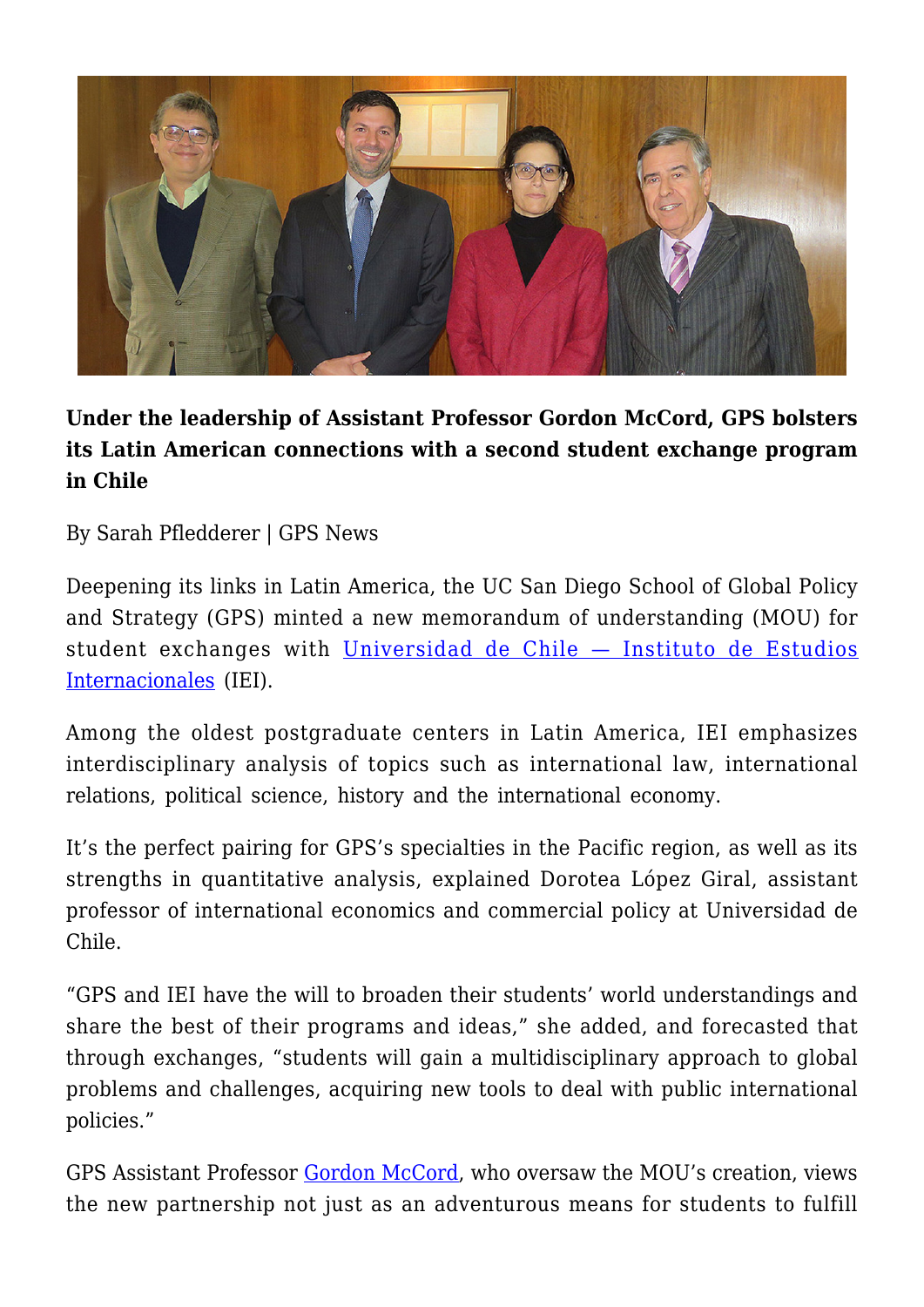curriculum requirements, but as a juncture to make an authentic impact, globally.

"The 21st century involves a rebalancing of the economic center of gravity toward the Pacific, and the relationships and amount of trade between Latin American countries and Asia are growing very fast. Yet the expertise about each other in the two regions is very low," McCord said. "That kind of arbitrage is a niche GPS is uniquely capable of filling. The idea of a student who can bridge those two things — a student who has done work on Asia or has access to that knowledge at GPS but is focused on Latin America — is really exciting."

## *"This is an interesting pivot point for Asia and Latin America, and GPS can locate itself right in the middle." — Assistant Professor Gordon McCord*

This MOU is the second to come to fruition under McCord's watch and one in a likelihood of more student exchange programs between GPS and Latin American institutions.

In addition to its partnership with IEI, GPS has an existing MOU with [Pontificia](http://www.uc.cl/) [Universidad Católica de Chile.](http://www.uc.cl/)

The notion for these student exchange programs was set in motion during a [GPS](https://gpsnews.ucsd.edu/gps-china-scholars-build-ties-in-chile.html) [faculty trip to Chile](https://gpsnews.ucsd.edu/gps-china-scholars-build-ties-in-chile.html) two years ago. Coordinated by McCord and attended by Professors [Tai Ming Cheung](https://gps.ucsd.edu/faculty-directory/tai-ming-cheung.html), [Ruixue Jia](https://gps.ucsd.edu/faculty-directory/ruixue-jia.html) and [Barry Naughton,](https://gps.ucsd.edu/faculty-directory/barry-naughton.html) that visit to Chile in 2015 showcased the ways in which GPS's expertise in Asia is advantageous to scholars in Chile, given the country's reliance on China as a trading partner.